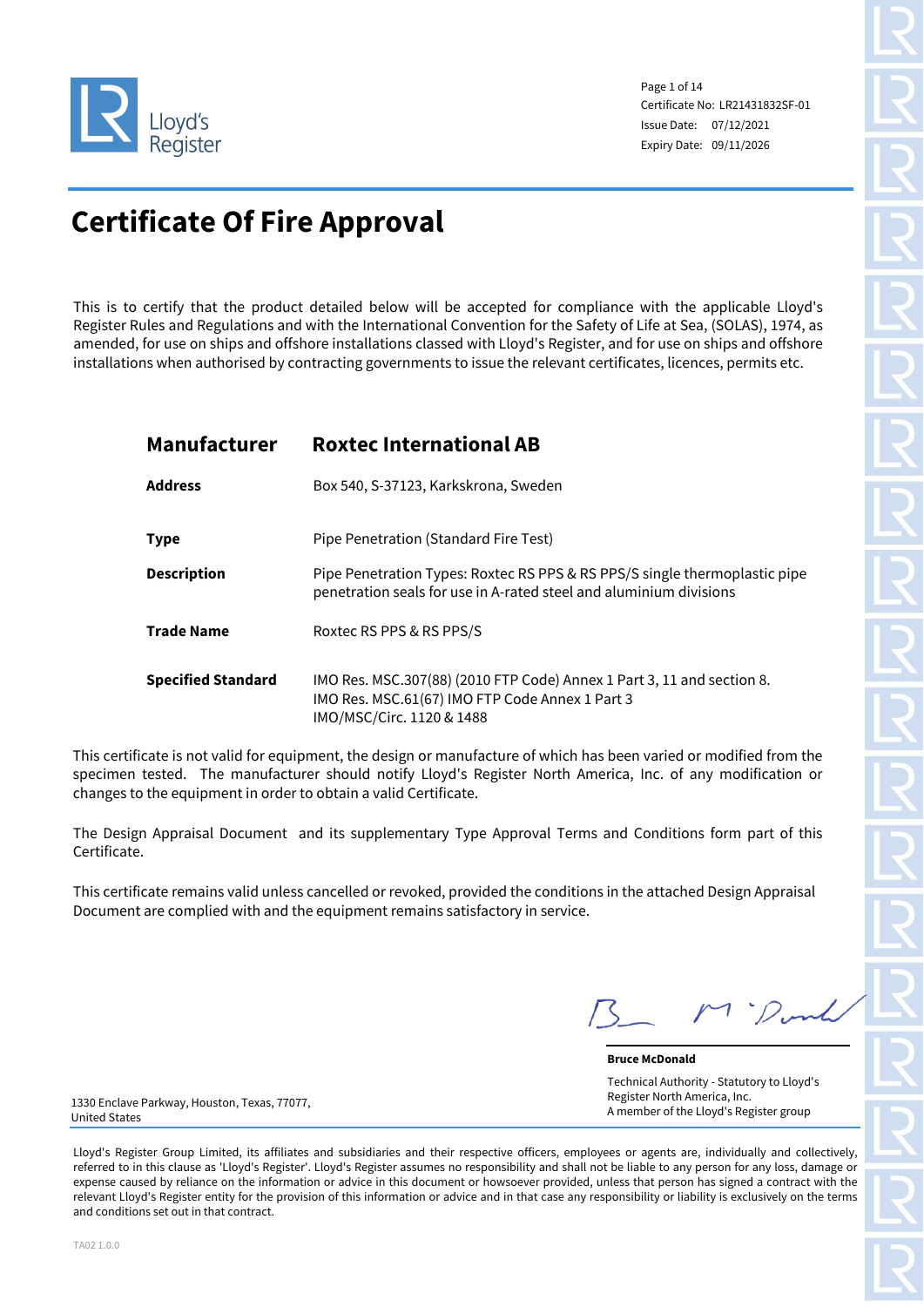

#### **ATTACHMENT TO CERTIFICATE OF TYPE APPROVAL No. LR21431832SF-01**

The undernoted documents have been appraised for compliance with the relevant requirements of International Conventions, and this Design Appraisal Document forms part of the Certificate.

This Certificate is an Amendment of Certificate Number LR21431832SF

#### **FIRE TEST REPORTS**

Centrum Techniki Okretowej ( Ship Design and Research centre S.A Gdansk) Test reports numbers; RS-19/B-356/E dated 18th October 2019, RS-19/B-424/E dated 27th November 2019, RS-19/B-256/E dated 20th August 2019, RS-19/B-020/E, RS-18/B484/E dated 10th December 2018, RS-18/B-293/E dated 13th September 2018, RS-19/B-224/E dated 1st August 2019, RS-18/B-291/E dated 20<sup>th</sup> August 2018 and RS-19/B-424/E dated 27<sup>th</sup> November 2021.

SP Technical research institute of Sweden (RISE). Test report number: P902394 dated 25<sup>th</sup> May 2009.

DBI Danish Institute of Fire and Security Testing. Test report numbers ; PGA11370A dated 20<sup>th</sup> February 2019, PGA11302A dated 16<sup>th</sup> January 2019, PGA10801A dated 29<sup>th</sup> August 2016 and PGA 11371A dated 20<sup>th</sup> February 2019

#### **CONDITIONS OF CERTIFICATION**

- 1. When installed in A-Rated (A-60 & A-0) steel and aluminium decks and bulkheads with approved insulation arrangements as detailed within Tables 1-6 ( RS-PPS) and tables 7-12 (RS-PPS/S) and their applicable referenced drawings.
- 2. Roxtec RS PPS consists of two rubber seals with multidiameter technology, fitted around the plastic pipe and inserted at each end of a welded or bolted sleeve / coaming, generating a "back to back" arrangement. The two rubber seals encase a strip of provided intumescent material which is continuously wound around the plastic pipe before being inserted inside the sleeve / coaming. The sleeve / coaming may be of type "SLRS or "SLFRS".
- 3. Penetration details are defined below in Tables 1-6 (RS PPS) and Tables 7-12 (RS PPS/S).
- 4. Roxtec RS PPS/S consists of a single rubber seal with multidiameter technology, incorporating an integrated strip of intumescent material and fitted around the plastic pipe and inserted into the end of a sleeve/ coaming. The sleeve / coaming may be of type "SLRS, "SLFRS" or "SLRSX".
- 5. For applications in A-15 and A-30 rated steel divisions, insulation levels as per A-60 should be applied.
- 6. For penetrations in A-0 aluminium divisions additional insulation along the pipe may not be necessary, reference should be made to the applicable installation drawing to ensure the division is suitably insulated to ensure division integrity.
- 7. Production items are to be manufactured in accordance with a quality control system which shall be maintained to ensure that items are of the same standard as the approved prototype.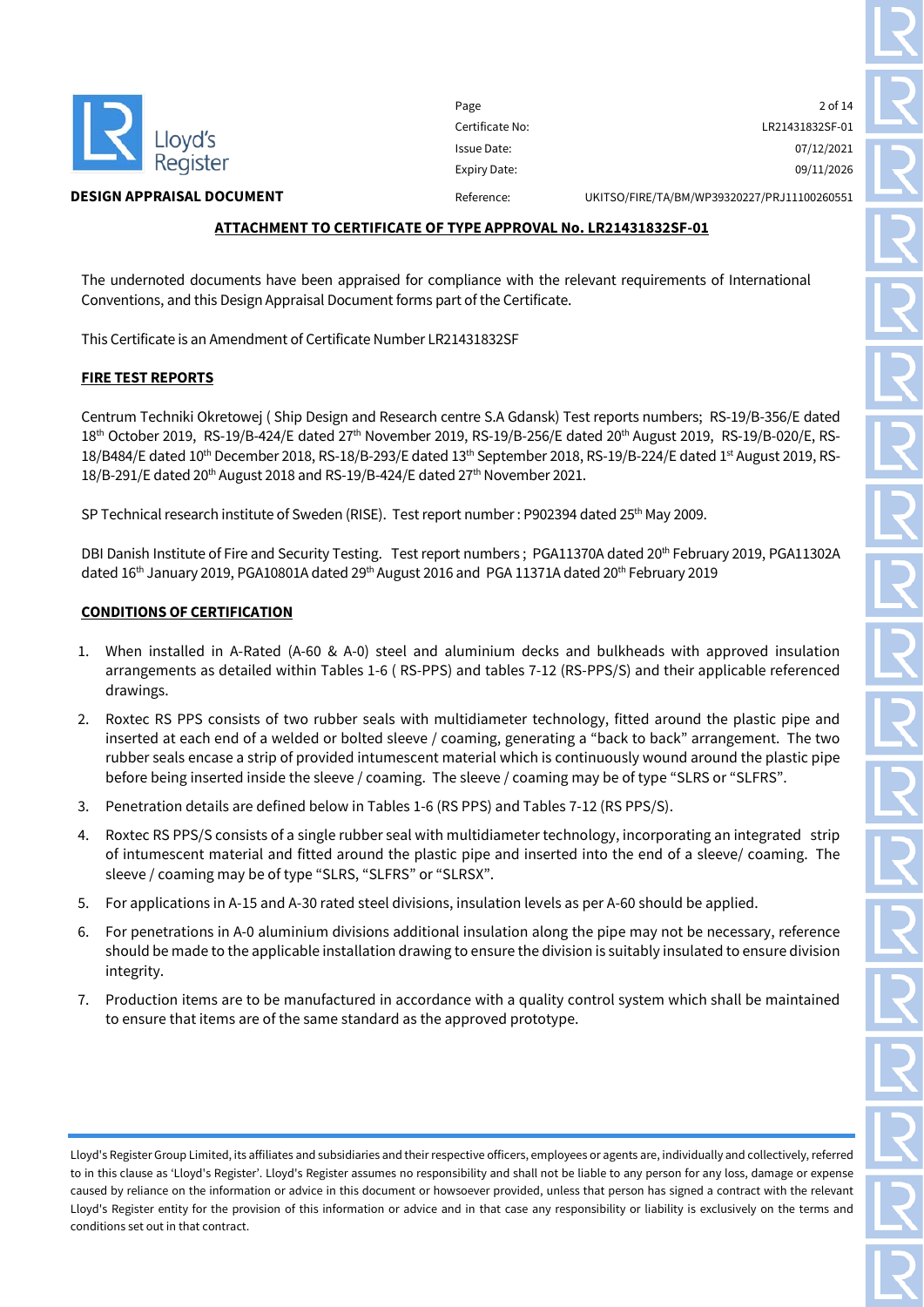

#### **ATTACHMENT TO CERTIFICATE OF TYPE APPROVAL No. LR21431832SF-01**

- 8. The certificate holder is solely responsible for the products supplied under this Certificate and to ensure that their products, whether manufactured by themselves or their licensee manufacturers, if agreed by Lloyd's Register, are fully compliant with the relevant statutory regulations and Lloyd's Register Class rules as applicable and designed, manufactured and installed to the same quality and specifications as the prototype tested, including components that are designed and manufactured by third parties.
- 9. The test laboratory is solely responsible for all tests performed within the scope of this certificate and to ensure that the testing is conducted in full compliance with the relevant test standard, approved operational procedures, statutory regulations and Lloyd's Register requirements as applicable and to meet client objectives as per contractual agreements.

| <b>Steel Bulkheads A-60</b>                                                   |                                |                                |                                                                                                               |                          |
|-------------------------------------------------------------------------------|--------------------------------|--------------------------------|---------------------------------------------------------------------------------------------------------------|--------------------------|
| <b>Pipe Material</b>                                                          | Max<br>Pipe O.D. range<br>(mm) | Collar<br>Installation<br>Side | <b>Insulation Details for A-60</b>                                                                            | Drawing Reference (A-60) |
| ABS                                                                           | 16mm-140mm                     | Symetrical                     | 150mm ring around the penetration on both<br>sides of the bulkhead                                            | S1570248                 |
| PB                                                                            | 16mm-140mm                     | Symetrical                     | 150mm ring around the penetration on both<br>sides of the bulkhead                                            | S1570248                 |
| PE/HDPE                                                                       | 16mm-355mm                     | Symetrical                     | Sleeve insulation plus insulation to cover the<br>edge of the seal                                            | S1570248                 |
| PP/PPR/PPML/PPFR                                                              | 16mm-125mm                     | Symetrical                     | 150mm ring around the penetration on the<br>insulated side of the bulkhead                                    | S1570248                 |
| PVC (inc uPVC & cPVC)                                                         | 16mm-160mm                     | Symetrical                     | 150mm ring around the penetration on the<br>insulated side plus a 200mm wrap of<br>insulation around the pipe | S1570248                 |
| PE-AL-PE<br>(multilayer pipe)                                                 | 16 <sub>mm</sub>               | Symetrical                     | 150mm ring around the penetration on the<br>insulated side plus a 400mm wrap of<br>insulation around the pipe | S1570266                 |
|                                                                               | 17mm-160mm                     | Symetrical                     | 200mm ring around the penetration on the<br>insulated side plus a 600mm wrap of<br>insulation around the pipe | S1570266                 |
| Pre-insulated thermoplastic<br>pipes (OD - including outer<br>shell / jacket) | 90mm-315mm                     | Symetrical                     | Sleeve insulation plus insulation to cover the<br>edge of the seal                                            | S1570266                 |

#### **Table 1. RS- PPS series A-60 penetrations in Steel bulkheads**

Lloyd's Register Group Limited, its affiliates and subsidiaries and their respective officers, employees or agents are, individually and collectively, referred to in this clause as 'Lloyd's Register'. Lloyd's Register assumes no responsibility and shall not be liable to any person for any loss, damage or expense caused by reliance on the information or advice in this document or howsoever provided, unless that person has signed a contract with the relevant Lloyd's Register entity for the provision of this information or advice and in that case any responsibility or liability is exclusively on the terms and conditions set out in that contract.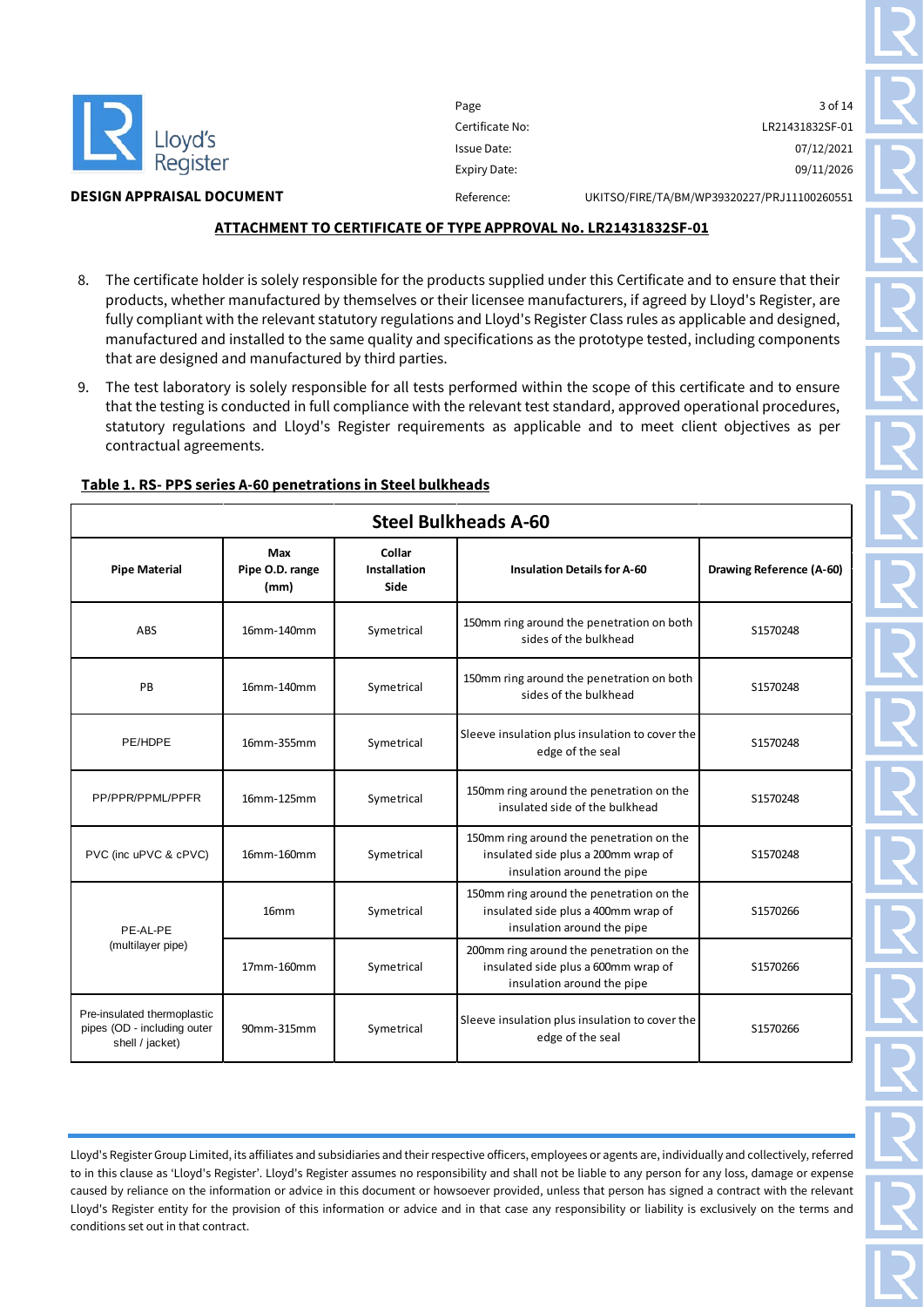

Page 4 of 14 Certificate No: LR21431832SF-01 Issue Date: 07/12/2021 Expiry Date: 09/11/2026

**DESIGN APPRAISAL DOCUMENT** Reference: UKITSO/FIRE/TA/BM/WP39320227/PRJ11100260551

#### **ATTACHMENT TO CERTIFICATE OF TYPE APPROVAL No. LR21431832SF-01**

#### **Table 2. RS-PPS series A-60 penetrations in Steel Decks**

|                                                                                                                       | <b>Steel Decks A-60</b>        |                                |                                                                                                 |                          |  |
|-----------------------------------------------------------------------------------------------------------------------|--------------------------------|--------------------------------|-------------------------------------------------------------------------------------------------|--------------------------|--|
| <b>Pipe Material</b>                                                                                                  | Max<br>Pipe O.D. range<br>(mm) | Collar<br>Installation<br>Side | <b>Insulation Details for A-60</b>                                                              | Drawing Reference (A-60) |  |
| ABS                                                                                                                   | 16mm-140mm                     | Symmetrical                    | 100mm ring around the penetration on the<br>underside of the deck                               | S1570248                 |  |
| PB                                                                                                                    | 16mm-110mm                     | Symmetrical                    | 100mm ring around the penetration on the<br>underside of the deck                               | S1570248                 |  |
| PE/HDPE                                                                                                               | 16mm-355mm                     | Symmetrical                    | Sleeve insulation plus insulation to cover the<br>edge of the seal on the underside of the deck | S1570248                 |  |
| PP/PPR/PPML/PPFR                                                                                                      | 16mm-125mm                     | Symmetrical                    | 100mm ring around the penetration on the<br>underside of the deck                               | S1570248                 |  |
| PVC (inc uPVC & cPVC)                                                                                                 | 16mm-160mm                     | Symmetrical                    | 100mm ring around the penetration on the<br>underside of the deck                               | S1570248                 |  |
| <b>PVDF</b>                                                                                                           | 16mm-125mm                     | Symmetrical                    | 100mm ring around the penetration on the<br>underside of the deck                               | S1570248                 |  |
| PE-AL-PE<br>(multi-layer pipe)                                                                                        | 16mm-110mm                     | Symmetrical                    | 100mm ring around the penetration on the<br>underside of the deck                               | S1570266                 |  |
| Pre-insulated plastic bundle<br>pipes (with outer insulated<br>jacket passing through fire<br>collar/seal)            | 75mm-96mm                      | Symmetrical                    | 100mm ring around the penetration on the<br>underside of the deck                               | S1570266                 |  |
| Pre-insulated plastic bundle<br>pipes (with or without outer<br>insulated jacket passing<br>through fire collar/seal) | 68-96mm                        | Symmetrical                    | Additional 100mm wrap of insulation around<br>the pipe on the underside of the deck             | S1570266                 |  |
| Pre-insulated thermoplastic<br>pipes (OD - including outer<br>shell / jacket)                                         | 90mm-315mm                     | Symmetrical                    | Sleeve insulation plus insulation to cover the<br>edge of the seal on the underside of the deck | S1570266                 |  |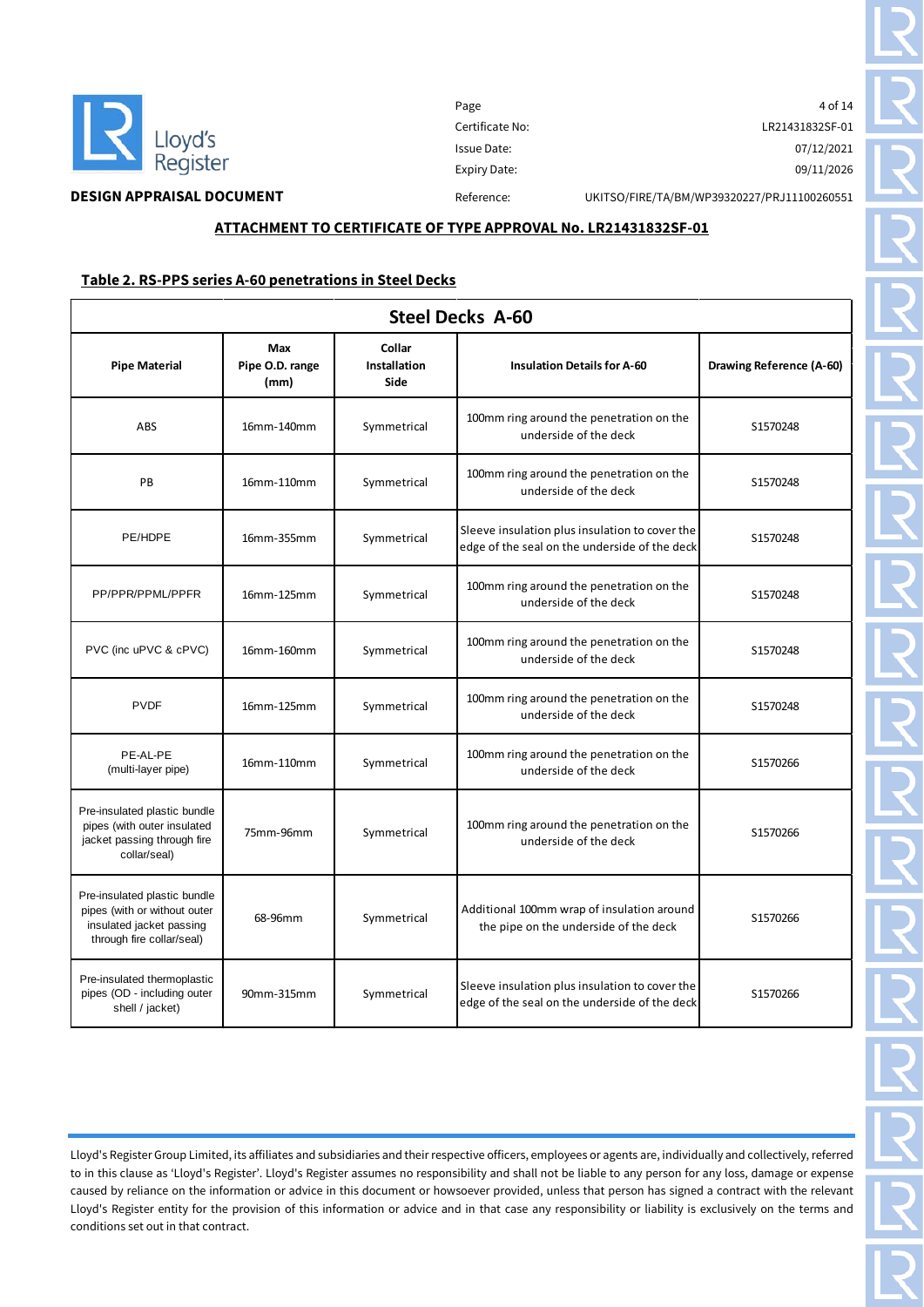

 $\mathsf{r}$ 

# **DESIGN APPRAISAL DOCUMENT** Reference: UKITSO/FIRE/TA/BM/WP39320227/PRJ11100260551

#### **ATTACHMENT TO CERTIFICATE OF TYPE APPROVAL No. LR21431832SF-01**

#### **Table 3. RS- PPS series A-0 penetrations in Steel bulkheads**

| <b>Steel Bulkheads A-0</b>                                                    |                                |                                |                                                                                                                                                                                                                                |                         |  |
|-------------------------------------------------------------------------------|--------------------------------|--------------------------------|--------------------------------------------------------------------------------------------------------------------------------------------------------------------------------------------------------------------------------|-------------------------|--|
| <b>Pipe Material</b>                                                          | Max<br>Pipe O.D. range<br>(mm) | Collar<br>Installation<br>Side | <b>Insulation Details for A-0</b>                                                                                                                                                                                              | Drawing Reference (A-0) |  |
|                                                                               | 16mm-31mm                      | Symetrical                     | An additional 200mm ring of insulation is to<br>be installed around the sleeve plus two<br>further 150mm rings of insulation (one on<br>each side of the bulkhead)                                                             | S1570334                |  |
| ABS                                                                           | 32mm-110mm                     | Symetrical                     | No additional insulation required                                                                                                                                                                                              | S1570334                |  |
|                                                                               | 111mm-140mm                    | Symetrical                     | An additional 200mm ring of insulation is to<br>be installed around the sleeve plus two<br>further 150mm rings of insulation (one on<br>each side of the bulkhead)                                                             | S1570334                |  |
| PB                                                                            | 16mm-140mm                     | Symetrical                     | An additional 200mm ring of insulation is to<br>be installed around the sleeve plus two<br>further 150mm rings of insulation (one on<br>each side of the bulkhead)                                                             | S1570334                |  |
| PE/HDPE                                                                       | 16mm-355mm                     | Symetrical                     | Sleeve insulation and insulation to cover the<br>edge of the seal, plus an additional 200mm<br>ring of insulation to be installed around the<br>sleeve                                                                         | S1570334                |  |
| PP/PPR/PPML/PPFR                                                              | 16mm-125mm                     | Symetrical                     | Additional 200mm and 150mm rings of<br>insulation are to be installed around the<br>sleeve                                                                                                                                     | S1570334                |  |
| PVC (inc uPVC & cPVC)                                                         | 16mm-160mm                     | Symetrical                     | Additional 200mm and 150mm rings of<br>insulation to be installed around the sleeve<br>plus a 200mm wrap of insulation around the<br>pipe                                                                                      | S1570334                |  |
|                                                                               | 16mm-32mm                      | Symetrical                     | No additional insulation required                                                                                                                                                                                              | S1570360                |  |
| PE-AL-PE<br>(multilayer pipe)                                                 | 33mm-160mm                     | Symetrical                     | Two additional 200mm rings of insulation are<br>to be installed around the sleeve plus a wrap<br>of insulation around the pipe. Complete<br>length of insulation from the structure to<br>equal 600mm : see insulation drawing | S1570360                |  |
| Pre-insulated thermoplastic<br>pipes (OD - including outer<br>shell / jacket) | 90mm-315mm                     | Symetrical                     | Sleeve insulation and insulation to cover the<br>edge of the seal, plus an additional 200mm<br>ring of insulation to be installed around the<br>sleeve                                                                         | S1570360                |  |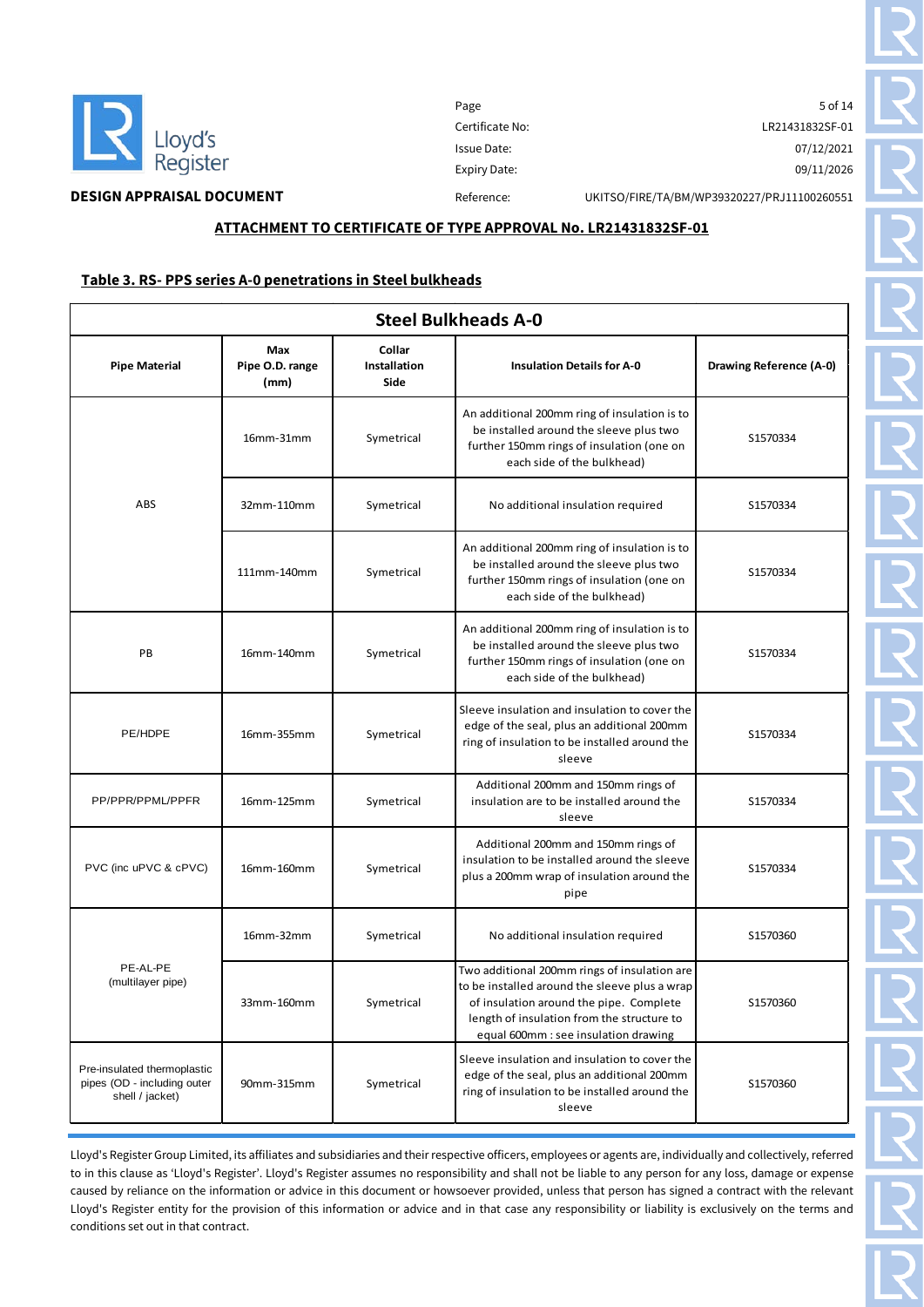

 $\mathsf{r}$ 

Page 6 of 14 Certificate No: LR21431832SF-01 Issue Date: 07/12/2021 Expiry Date: 09/11/2026

# **DESIGN APPRAISAL DOCUMENT** Reference: UKITSO/FIRE/TA/BM/WP39320227/PRJ11100260551

### **ATTACHMENT TO CERTIFICATE OF TYPE APPROVAL No. LR21431832SF-01**

#### **Table 4. RS-PPS series A-0 penetrations in Steel Decks**

|                                                                                                                       | <b>Steel Decks A-0</b>         |                                |                                                                                                                                                                                     |                         |  |  |
|-----------------------------------------------------------------------------------------------------------------------|--------------------------------|--------------------------------|-------------------------------------------------------------------------------------------------------------------------------------------------------------------------------------|-------------------------|--|--|
| <b>Pipe Material</b>                                                                                                  | Max<br>Pipe O.D. range<br>(mm) | Collar<br>Installation<br>Side | <b>Insulation Details for A-0</b>                                                                                                                                                   | Drawing Reference (A-0) |  |  |
| ABS                                                                                                                   | 16mm-140mm                     | Symmetrical                    | Additional 200mm and 100mm rings of<br>insulation are to be installed around the<br>sleeve on the underside of the deck                                                             | S1570334                |  |  |
| PB                                                                                                                    | 16mm-110mm                     | Symmetrical                    | Additional 200mm and 100mm rings of<br>insulation are to be installed around the<br>sleeve on the underside of the deck                                                             | S1570334                |  |  |
| PE/HDPE                                                                                                               | 16mm-355mm                     | Symmetrical                    | Sleeve insulation and insulation to cover the<br>edge of the seal, plus an additional 200mm<br>ring of insulation to be installed around the<br>sleeve on the underside of the deck | S1570334                |  |  |
| PP/PPR/PPML/PPFR                                                                                                      | 16mm-125mm                     | Symmetrical                    | Additional 200mm and 100mm rings of<br>insulation are to be installed around the<br>sleeve on the underside of the deck                                                             | S1570334                |  |  |
| PVC (inc uPVC & cPVC)                                                                                                 | 16mm-160mm                     | Symmetrical                    | Additional 200mm and 100mm rings of<br>insulation are to be installed around the<br>sleeve on the underside of the deck                                                             | S1570334                |  |  |
| <b>PVDF</b>                                                                                                           | 16mm-125mm                     | Symmetrical                    | Additional 200mm and 100mm rings of<br>insulation are to be installed around the<br>sleeve on the underside of the deck                                                             | S1570334                |  |  |
| PE-AL-PE                                                                                                              | 16mm-32mm                      | Symmetrical                    | No additional insulation required                                                                                                                                                   | S1570360                |  |  |
| (multi-layer pipe)                                                                                                    | 33mm-110mm                     | Symmetrical                    | An additional 200mm ring of insulation is to<br>be installed around the sleeve plus a 100mm<br>long wrap of insulation around the pipe on<br>the underside of the deck.             | S1570360                |  |  |
| Pre-insulated plastic bundle<br>pipes (with outer insulated<br>jacket passing through fire<br>collar/seal)            | 75mm-96mm                      | Symmetrical                    | Additional 200mm and 100mm rings of<br>insulation are to be installed around the<br>sleeve on the underside of the deck                                                             | S1570360                |  |  |
| Pre-insulated plastic bundle<br>pipes (with or without outer<br>insulated jacket passing<br>through fire collar/seal) | 68-96mm                        | Symmetrical                    | An additional 200mm ring of insulation is to<br>be installed around the sleeve plus a 100mm<br>long wrap of insulation around the pipe on<br>the underside of the deck.             | S1570360                |  |  |
| Pre-insulated thermoplastic<br>pipes (OD - including outer<br>shell / jacket)                                         | 90mm-315mm                     | Symmetrical                    | Sleeve insulation and insulation to cover the<br>edge of the seal, plus an additional 200mm<br>ring of insulation to be installed around the<br>sleeve on the underside of the deck | \$1570360               |  |  |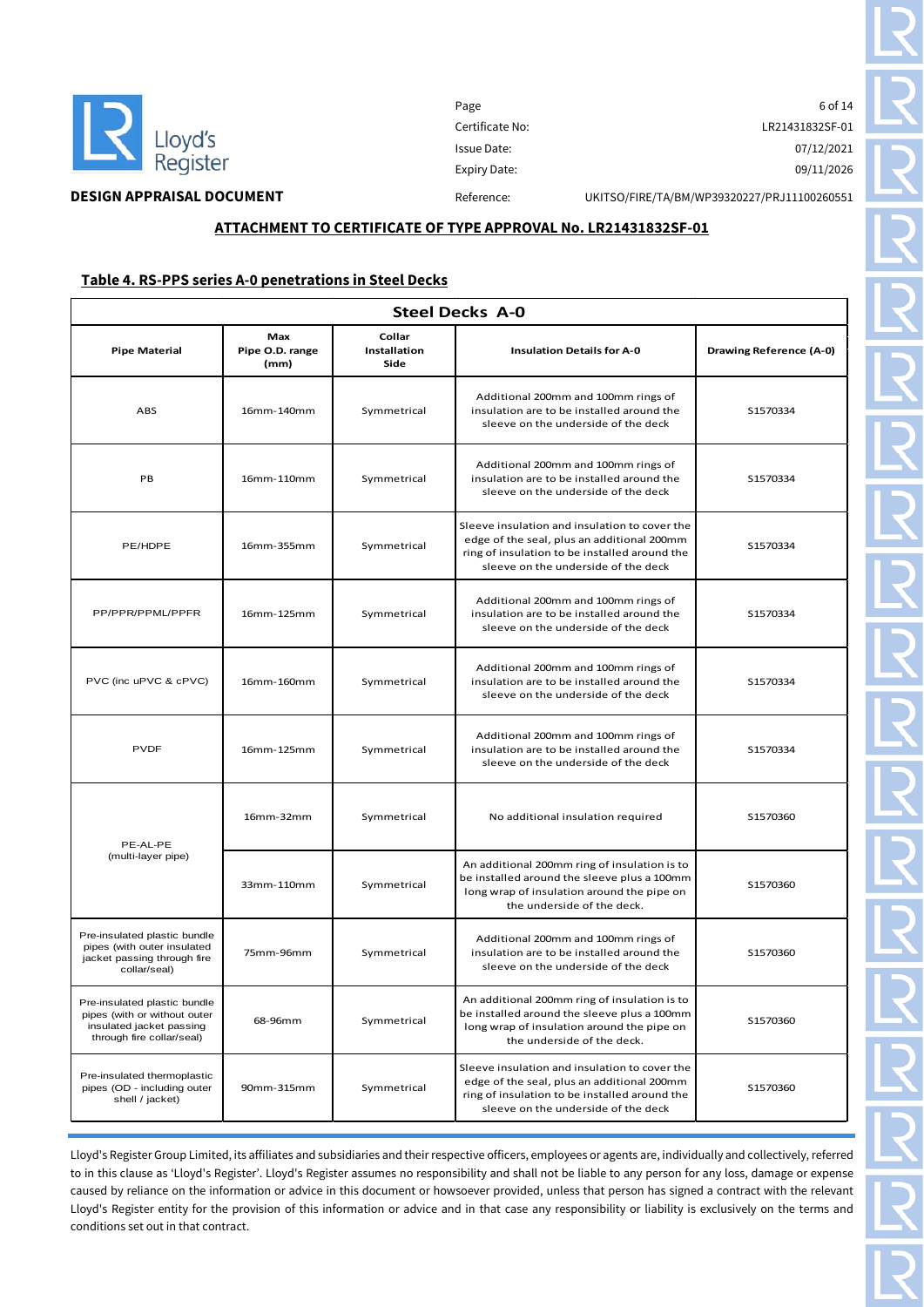

Page 7 of 14 Certificate No: LR21431832SF-01 Issue Date: 07/12/2021 Expiry Date: 09/11/2026

### **ATTACHMENT TO CERTIFICATE OF TYPE APPROVAL No. LR21431832SF-01**

#### **Table 5. RS-PPS series A-Class penetrations in Aluminium Bulkheads (A-0 and A-60)**

| <b>Aluminium Bulkheads A-0 and A-60</b>                                       |                                |                                |                                                                    |                          |  |
|-------------------------------------------------------------------------------|--------------------------------|--------------------------------|--------------------------------------------------------------------|--------------------------|--|
| <b>Pipe Material</b>                                                          | Max<br>Pipe O.D. range<br>(mm) | Collar<br>Installation<br>Side | Insulation Details for A-0 and A-60                                | <b>Drawing Reference</b> |  |
| PP/PPR/PPML/PPFR                                                              | 16mm-110mm                     | Symmetrical                    | 150mm ring of insulation around the<br>penetration                 | S1570292                 |  |
| PE/HDPE                                                                       | 16mm-355mm                     | Symmetrical                    | Sleeve insulation plus insulation to cover the<br>edge of the seal | S1570292                 |  |
| PVC (inc uPVC & cPVC)                                                         | 16mm-160mm                     | Symmetrical                    | 150mm ring of insulation around the<br>penetration                 | S1570292                 |  |
| PE-AL-PE<br>(multi-layer pipe)                                                | 16mm-110mm                     | Symmetrical                    | 100mm ring of insulation around the<br>penetration                 | S1570292                 |  |
| Pre-insulated thermoplastic<br>pipes (OD - including outer<br>shell / jacket) | 90mm-315mm                     | Symmetrical                    | Sleeve insulation plus insulation to cover the<br>edge of the seal | S1570292                 |  |

#### **Table 6. RS-PPS series A-Class penetrations in Aluminium Decks (A-0 and A-60)**

| <b>Aluminium Decks A-0 and A-60</b>                                           |                                |                                |                                                                                                 |                          |  |
|-------------------------------------------------------------------------------|--------------------------------|--------------------------------|-------------------------------------------------------------------------------------------------|--------------------------|--|
| <b>Pipe Material</b>                                                          | Max<br>Pipe O.D. range<br>(mm) | Collar<br>Installation<br>Side | Insulation Details for A-0 and A-60                                                             | <b>Drawing Reference</b> |  |
| PP/PPR/PPML/PPFR                                                              | 16mm-110mm                     | Symmetrical                    | 150mm ring around the penetration on the<br>underside of the deck                               | S1570292                 |  |
| PE/HDPE                                                                       | 16mm-355mm                     | Symmetrical                    | Sleeve insulation plus insulation to cover the<br>edge of the seal on the underside of the deck | S1570292                 |  |
| PVC (inc uPVC & cPVC)                                                         | 16mm-160mm                     | Symetrical                     | 150mm ring around the penetration on the<br>underside of the deck                               | S1570292                 |  |
| PF-AI-PF<br>(multi-layer pipe)                                                | 16mm-110mm                     | Symetrical                     | Additional 450mm wrap of insulation around<br>the pipe on the underside of the deck             | S1570292                 |  |
| Pre-insulated thermoplastic<br>pipes (OD - including outer<br>shell / jacket) | 90mm-315mm                     | Symmetrical                    | Sleeve insulation plus insulation to cover the<br>edge of the seal on the underside of the deck | S1570292                 |  |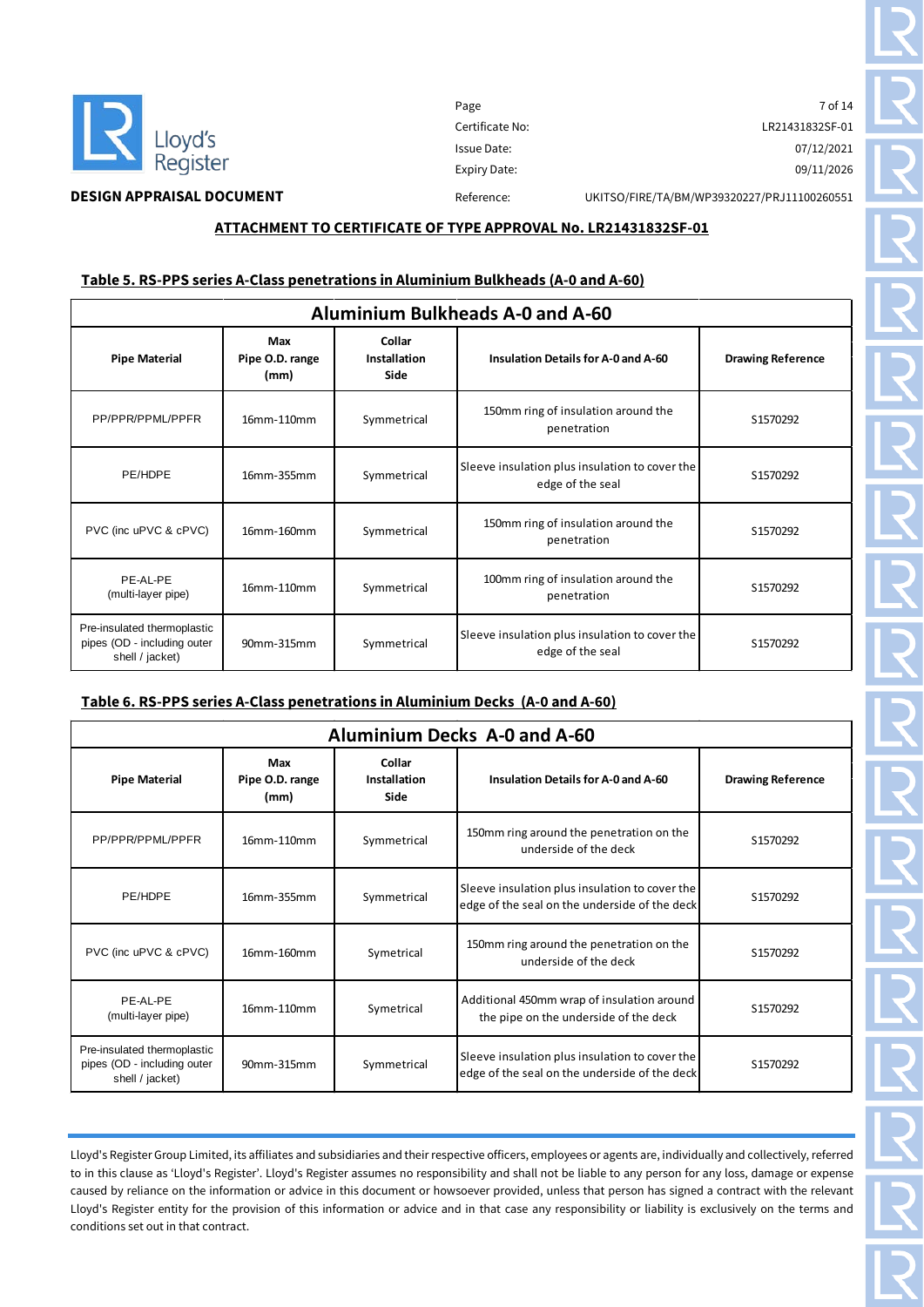

Page 8 of 14 Certificate No: LR21431832SF-01 Issue Date: 07/12/2021 Expiry Date: 09/11/2026

# **DESIGN APPRAISAL DOCUMENT** Reference: UKITSO/FIRE/TA/BM/WP39320227/PRJ11100260551

# **ATTACHMENT TO CERTIFICATE OF TYPE APPROVAL No. LR21431832SF-01**

#### **Table 7. RS- PPS/S series A-60 penetrations in Steel bulkheads**

| <b>Steel Bulkheads A-60</b>                                                                                |                                |                                          |                                                            |                          |
|------------------------------------------------------------------------------------------------------------|--------------------------------|------------------------------------------|------------------------------------------------------------|--------------------------|
| <b>Pipe Material</b>                                                                                       | Max<br>Pipe O.D. range<br>(mm) | Collar<br>Installation<br><b>Details</b> | <b>Insulation Details for A-60</b>                         | <b>Drawing Reference</b> |
| PE/HDPE                                                                                                    | 16mm-110mm                     | Symmetrical                              | No additional insulation required                          | S1570748                 |
| PP/PPR/PPML/PPFR                                                                                           | 16mm-110mm                     | Symmetrical                              | No additional insulation required                          | S1570748                 |
| PE-AL-PE<br>(multi-layer pipe)                                                                             | 16mm-63mm                      | Symmetrical                              | 150mm ring around the penetration on the<br>insulated side | S1570768                 |
| Pre-insulated plastic bundle<br>pipes (with outer insulated<br>jacket passing through fire<br>collar/seal) | 67mm-96mm                      | Symmetrical                              | No additional insulation required                          | S1570768                 |
| Pre-insulated thermoplastic<br>pipes (OD - including outer<br>shell / jacket)                              | 75mm-110mm                     | Symmetrical                              | 150mm ring around the penetration on the<br>insulated side | S1570768                 |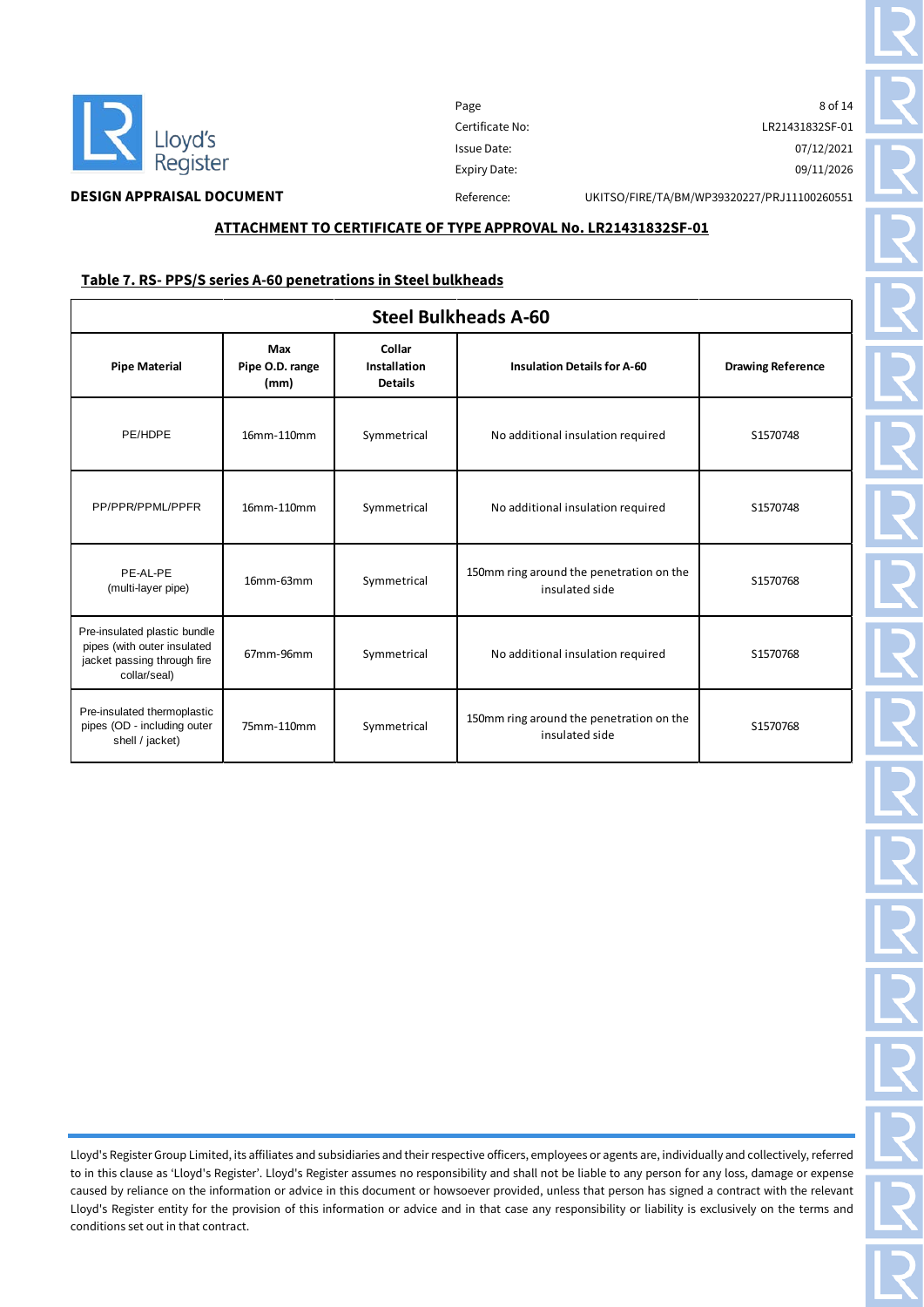

 $\overline{\phantom{a}}$ 

Page 9 of 14 Certificate No: LR21431832SF-01 Issue Date: 07/12/2021 Expiry Date: 09/11/2026

**DESIGN APPRAISAL DOCUMENT** Reference: UKITSO/FIRE/TA/BM/WP39320227/PRJ11100260551

# **ATTACHMENT TO CERTIFICATE OF TYPE APPROVAL No. LR21431832SF-01**

#### **Table 8. RS-PPS/S series A-60 penetrations in Steel Decks**

| <b>Steel Decks A-60</b>                                                                                    |                                |                                          |                                                                                     |                          |
|------------------------------------------------------------------------------------------------------------|--------------------------------|------------------------------------------|-------------------------------------------------------------------------------------|--------------------------|
| <b>Pipe Material</b>                                                                                       | Max<br>Pipe O.D. range<br>(mm) | Collar<br>Installation<br><b>Details</b> | <b>Insulation Details for A-60</b>                                                  | <b>Drawing Reference</b> |
| ABS                                                                                                        | 16mm-110mm                     | Symmetrical                              | No additional insulation required                                                   | S1570748                 |
| PE/HDPE                                                                                                    | 16mm-110mm                     | Symmetrical                              | No additional insulation required                                                   | S1570748                 |
| PP/PPR/PPML/PPFR                                                                                           | 16mm-110mm                     | Symmetrical                              | No additional insulation required                                                   | S1570748                 |
| PVC (inc uPVC & cPVC)                                                                                      | 16mm-114mm                     | Symmetrical                              | 150mm ring around the pipe on the<br>underside of the deck                          | S1570748                 |
| PE-AL-PE<br>(multi-layer pipe)                                                                             | 16mm-32mm                      | Symmetrical plus<br>above & below deck   | No additional insulation required                                                   | S1570768                 |
|                                                                                                            | 33mm - 75mm                    | Symmetrical                              | Additional 200mm wrap of insulation around<br>the pipe on the underside of the deck | S1570768                 |
| Pre-insulated plastic bundle<br>pipes (with outer insulated<br>jacket passing through fire<br>collar/seal) | 75mm-110mm                     | Symmetrical                              | No additional insulation required                                                   | S1570768                 |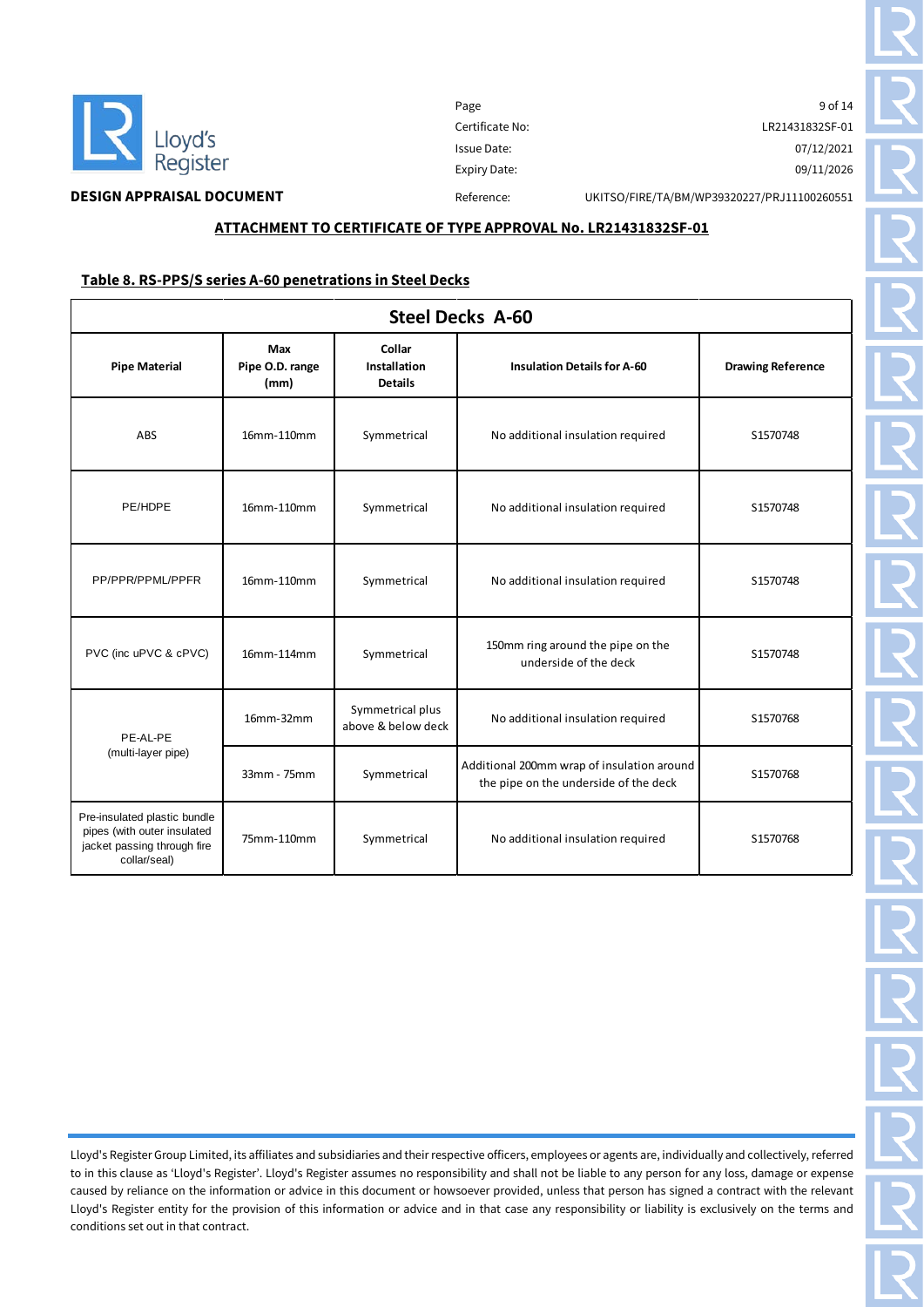

# **DESIGN APPRAISAL DOCUMENT** Reference: UKITSO/FIRE/TA/BM/WP39320227/PRJ11100260551

#### **ATTACHMENT TO CERTIFICATE OF TYPE APPROVAL No. LR21431832SF-01**

#### **Table 9. RS- PPS/S series A-0 penetrations in Steel bulkheads**

| <b>Steel Bulkheads A-0</b>                                                                                 |                                |                                          |                                                                                            |                          |
|------------------------------------------------------------------------------------------------------------|--------------------------------|------------------------------------------|--------------------------------------------------------------------------------------------|--------------------------|
| <b>Pipe Material</b>                                                                                       | Max<br>Pipe O.D. range<br>(mm) | Collar<br>Installation<br><b>Details</b> | <b>Insulation Details for A-0</b>                                                          | <b>Drawing Reference</b> |
| PE/HDPE                                                                                                    | 16mm-110mm                     | Symmetrical                              | An additional 200mm ring of insulation is to<br>be installed around the sleeve             | S1571336                 |
| PP/PPR/PPML/PPFR                                                                                           | 16mm-63mm                      | Symmetrical                              | No additional insulation required                                                          | S1571336                 |
|                                                                                                            | 64mm-110mm                     | Symmetrical                              | An additional 200mm ring of insulation is to<br>be installed around the sleeve             | S1571336                 |
| PE-AL-PE<br>(multi-layer pipe)                                                                             | 16mm-63mm                      | Symmetrical                              | Additional 200mm and 150mm rings of<br>insulation are to be installed around the<br>sleeve | S1571354                 |
| Pre-insulated plastic bundle<br>pipes (with outer insulated<br>jacket passing through fire<br>collar/seal) | 67mm-96mm                      | Symmetrical                              | An additional 200mm ring of insulation is to<br>be installed around the sleeve             | S1571354                 |
| Pre-insulated thermoplastic<br>pipes (OD - including outer<br>shell / jacket)                              | 75mm-110mm                     | Symmetrical                              | Additional 200mm and 150mm rings of<br>insulation are to be installed around the<br>sleeve | S1571354                 |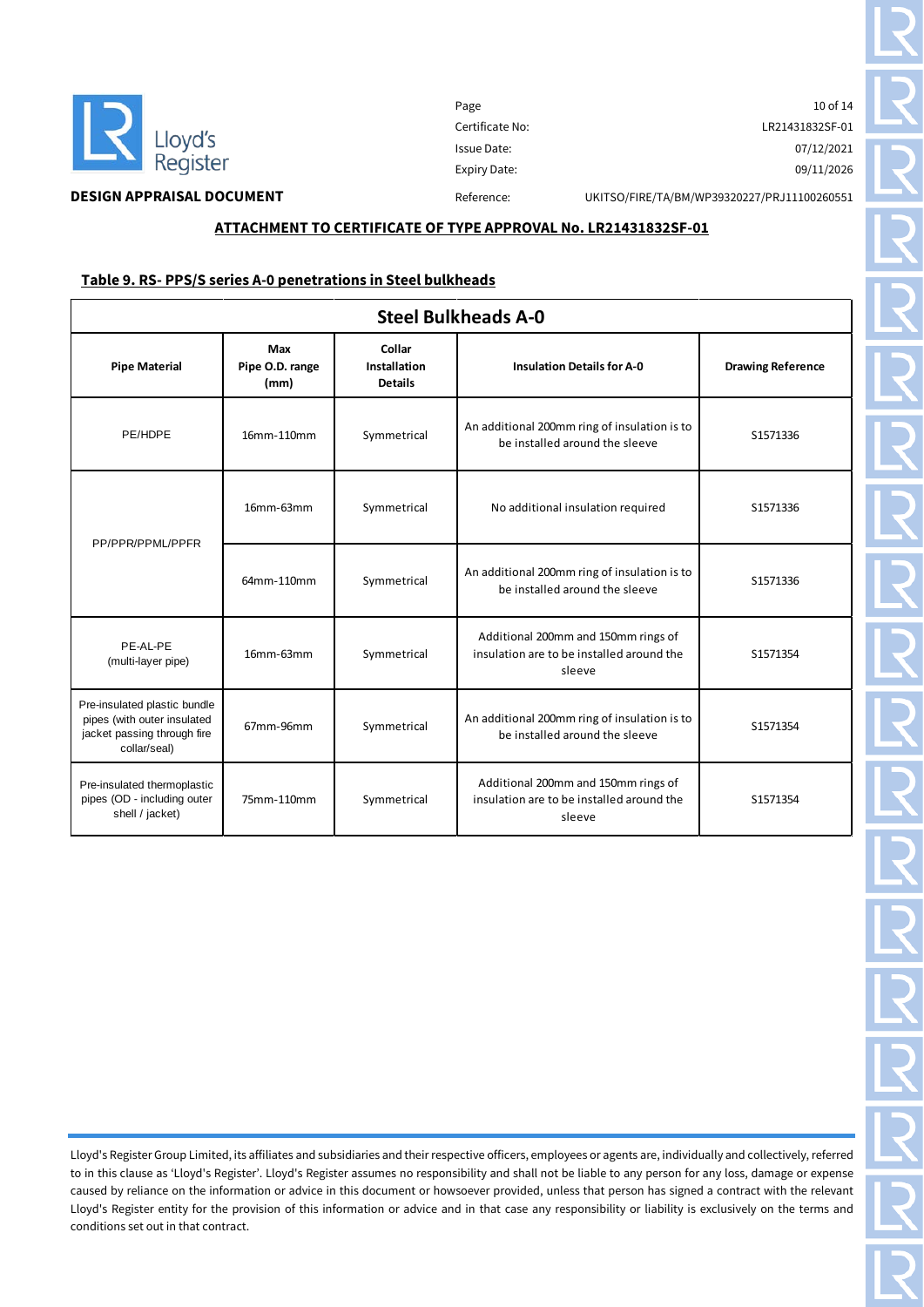

Page 11 of 14 Certificate No: LR21431832SF-01 Issue Date: 07/12/2021 Expiry Date: 09/11/2026

**DESIGN APPRAISAL DOCUMENT** Reference: UKITSO/FIRE/TA/BM/WP39320227/PRJ11100260551

#### **ATTACHMENT TO CERTIFICATE OF TYPE APPROVAL No. LR21431832SF-01**

#### **Table 10. RS-PPS/S series A-0 penetrations in Steel Decks**

| <b>Steel Decks A-0</b>                                                                                     |                                |                                          |                                                                                                                                                                               |                          |  |
|------------------------------------------------------------------------------------------------------------|--------------------------------|------------------------------------------|-------------------------------------------------------------------------------------------------------------------------------------------------------------------------------|--------------------------|--|
| <b>Pipe Material</b>                                                                                       | Max<br>Pipe O.D. range<br>(mm) | Collar<br>Installation<br><b>Details</b> | <b>Insulation Details for A-0</b>                                                                                                                                             | <b>Drawing Reference</b> |  |
| ABS                                                                                                        | 16mm-110mm                     | Symmetrical                              | An additional 200mm ring of insulation is to<br>be installed around the pipe on the<br>underside of the deck                                                                  | S1571336                 |  |
| PE/HDPE                                                                                                    | 16mm-110mm                     | Symmetrical                              | An additional 200mm ring of insulation is to<br>be installed around the pipe on the<br>underside of the deck                                                                  | S1571336                 |  |
| PP/PPR/PPML/PPFR                                                                                           | 16mm-110mm                     | Symmetrical                              | An additional 200mm ring of insulation is to<br>be installed around the pipe on the<br>underside of the deck                                                                  | S1571336                 |  |
| PVC (inc uPVC & cPVC)                                                                                      | 16mm-114mm                     | Symmetrical                              | Additional 200mm and 150mm rings of<br>insulation are to be installed around the<br>sleeve and pipe on the underside of the deck                                              | S1571336                 |  |
| PE-AL-PE<br>(multi-layer pipe)                                                                             | 16mm-32mm                      | Symmetrical plus<br>above & below deck   | An additional 200mm ring of insulation is to<br>be installed around the sleeve on the<br>underside of the deck                                                                | S1571354                 |  |
|                                                                                                            | 33mm - 75mm                    | Symmetrical                              | An additional 200mm ring of insulation is to<br>be installed around the sleeve on the<br>underside of the deck plus an additional<br>200mm wrap of insulation around the pipe | S1571354                 |  |
| Pre-insulated plastic bundle<br>pipes (with outer insulated<br>jacket passing through fire<br>collar/seal) | 75mm-110mm                     | Symmetrical                              | An additional 200mm ring of insulation is to<br>be installed around the sleeve on the<br>underside of the deck                                                                | S1571354                 |  |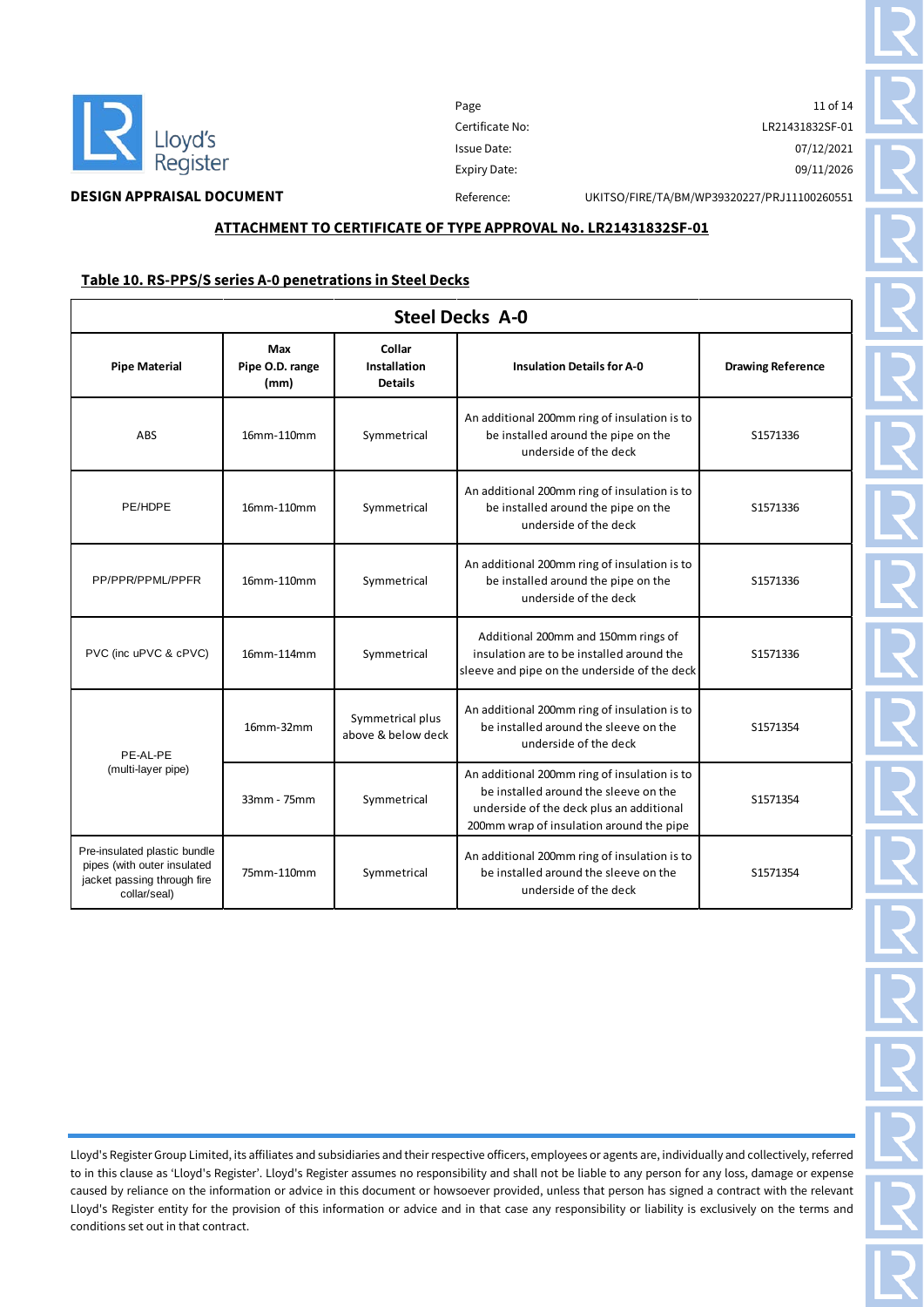

Page 12 of 14 Certificate No: LR21431832SF-01 Issue Date: 07/12/2021 Expiry Date: 09/11/2026

### **ATTACHMENT TO CERTIFICATE OF TYPE APPROVAL No. LR21431832SF-01**

### **Table 11. RS-PPS/S series A-Class penetrations in Aluminium Bulkheads (A-0 and A-60)**

| <b>Aluminium Bulkheads A-0 and A-60</b>                                       |                                |                                          |                                                                                                                                                  |                          |  |
|-------------------------------------------------------------------------------|--------------------------------|------------------------------------------|--------------------------------------------------------------------------------------------------------------------------------------------------|--------------------------|--|
| <b>Pipe Material</b>                                                          | Max<br>Pipe O.D. range<br>(mm) | Collar<br>Installation<br><b>Details</b> | <b>Insulation Details for A-0 and A-60</b>                                                                                                       | <b>Drawing Reference</b> |  |
| PP/PPR/PPML/PPFR                                                              | 16mm-110mm                     | Symmetrical                              | No additional insulation required                                                                                                                | S1570774                 |  |
| PE/HDPE                                                                       | 16mm-110mm                     | Symmetrical                              | No additional insulation required                                                                                                                | S1570774                 |  |
| PE-AL-PE<br>(multi-layer pipe)                                                | 16mm-63mm (A-60)               | Symmetrical                              | Additional wrap of insulation around the<br>pipe. Complete length of insulation from the<br>structure to equal 250mm : see insulation<br>drawing | S1570774                 |  |
| PE-AL-PE<br>(multi-layer pipe)                                                | 16mm-75mm (A-0)                | Symmetrical                              | No additional insulation requried                                                                                                                | S1570774                 |  |
| Pre-insulated thermoplastic<br>pipes (OD - including outer<br>shell / jacket) | 75mm-110mm                     | Symmetrical                              | No additional insulation required                                                                                                                | S1570774                 |  |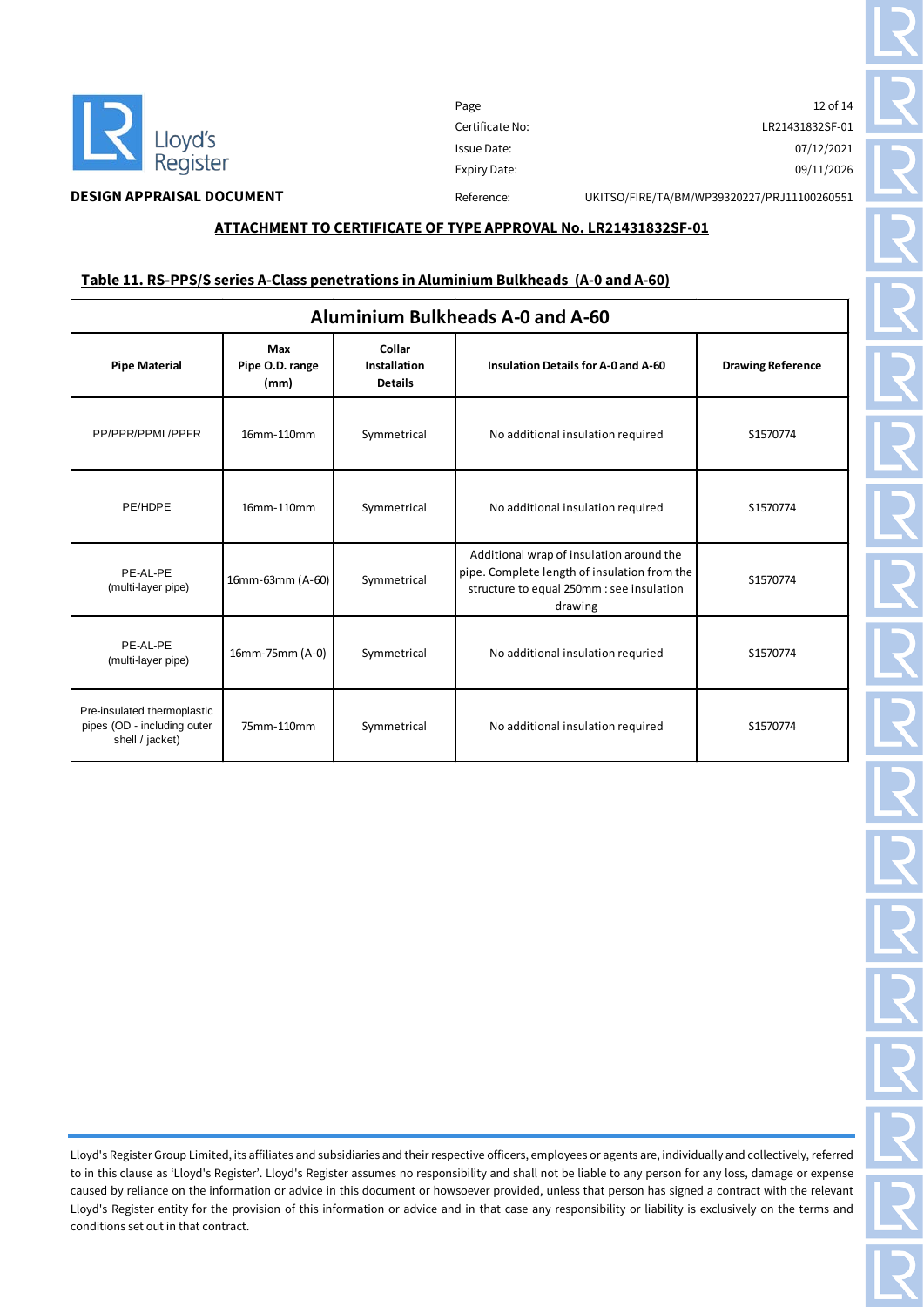

 $\mathsf I$ 

Page 13 of 14 Certificate No: LR21431832SF-01 Issue Date: 07/12/2021 Expiry Date: 09/11/2026

**DESIGN APPRAISAL DOCUMENT** Reference: UKITSO/FIRE/TA/BM/WP39320227/PRJ11100260551

### **ATTACHMENT TO CERTIFICATE OF TYPE APPROVAL No. LR21431832SF-01**

#### **Table 12. RS-PPS/S series A-Class penetrations in Aluminium Decks (A-0 and A-60)**

| <b>Aluminium Decks A-0 and A-60</b>                                           |                                |                                                 |                                                                                                                                                                               |                          |
|-------------------------------------------------------------------------------|--------------------------------|-------------------------------------------------|-------------------------------------------------------------------------------------------------------------------------------------------------------------------------------|--------------------------|
| <b>Pipe Material</b>                                                          | Max<br>Pipe O.D. range<br>(mm) | Collar<br><b>Installation</b><br><b>Details</b> | <b>Insulation Details for A-0 and A-60</b>                                                                                                                                    | <b>Drawing Reference</b> |
| PP/PPR/PPML/PPFR                                                              | 16mm-110mm                     | Symmetrical                                     | No additional insulation required                                                                                                                                             | S1570774                 |
| PE/HDPE                                                                       | 16mm-110mm                     | Symmetrical                                     | No additional insulation required                                                                                                                                             | S1570774                 |
| PE-AL-PE<br>(multi-layer pipe)                                                | $16mm-63mm$                    | Symmetrical                                     | Additional wrap of insulation around the<br>pipe on the underside of the deck. Complete<br>length of insulation from the structure to<br>equal 250mm : see insulation drawing | S1570774                 |
| Pre-insulated thermoplastic<br>pipes (OD - including outer<br>shell / jacket) | 75mm-110mm                     | Symmetrical                                     | No additional insulation required                                                                                                                                             | S1570774                 |

# **NOTES**

1. Penetrations underwent a hydrostatic pressure test of 6 bar and pneumatic pressure test of 4 bar, for a period of 30 minutes without leakage, as detailed in testing witness reports SKM-04-4088 and MLM010247 and MLM020133.